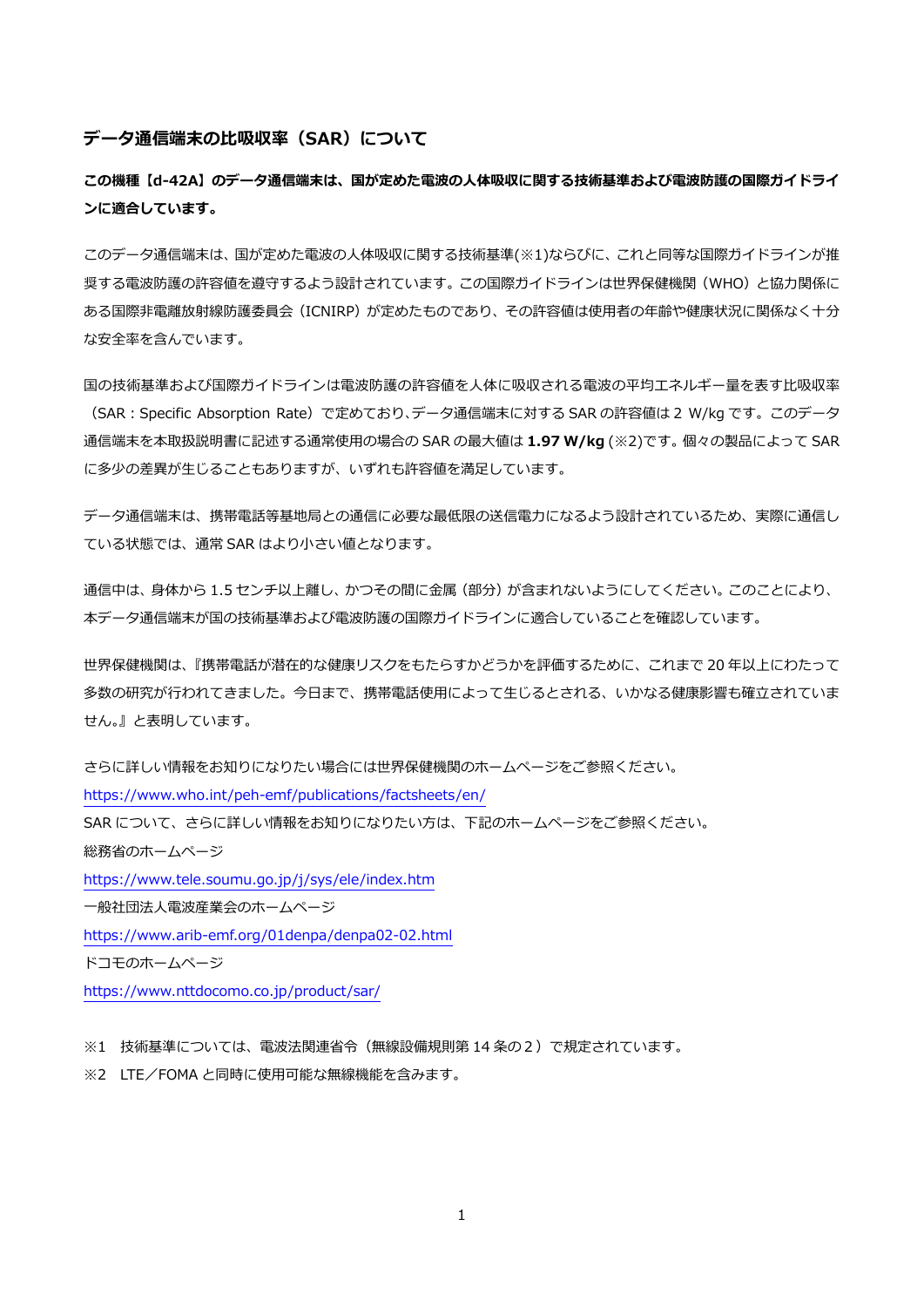### **Specific Absorption Rate (SAR) Information of Mobile Terminals**

# **This model [d-42A] device complies with the Japanese technical regulations and the international guidelines regarding human exposure to radio waves.**

This device was designed in observance of the Japanese technical regulations regarding exposure to radio waves (\*1) and the limits of exposure recommended in the international guidelines, which are equivalent to each other. The international guidelines were set out by the International Commission on Non-Ionizing Radiation Protection (ICNIRP), which is in collaboration with the World Health Organization (WHO), and the permissible limits include a substantial safety margins designed to assure the safety of all persons, regardless of age and health conditions.

The technical regulations and the international guidelines set out the limits of exposure to radio waves as the Specific Absorption Rate, or SAR, which is the value of absorbed energy in any 10 grams of human tissue over a 6-minute period. The SAR limit for mobile terminals is 2.0 W/kg.

The highest SAR value for this device when tested for intended use described in the instruction manual is **1.97 W/kg** (\*2). There may be slight differences of the SAR values in individual product, but they all satisfy the limit. The actual value of SAR of this device while operating can be well below the indicated above. This is due to automatic changes in the power level of the device to ensure it only uses the minimum required to access the network.

During communication, please keep the device farther than 1.5 cm away from your body without including any metals. This device is certified the compliance with the Japanese technical regulations and the international guidelines.

The World Health Organization has stated that "a large number of studies have been performed over the last two decades to assess whether mobile phones pose a potential health risk. To date, no adverse health effects have been established as being caused by mobile phone use."

Please refer to the WHO website if you would like more detailed information. https://www.who.int/peh-emf/publications/factsheets/en/ Please refer to the websites listed below if you would like more detailed information regarding SAR. Ministry of Internal Affairs and Communications Website: https://www.tele.soumu.go.jp/e/sys/ele/index.htm Association of Radio Industries and Businesses Website: https://www.arib-emf.org/01denpa/denpa02-02.html (in Japanese only) NTT DOCOMO, INC. Website:

https://www.nttdocomo.co.jp/english/product/sar/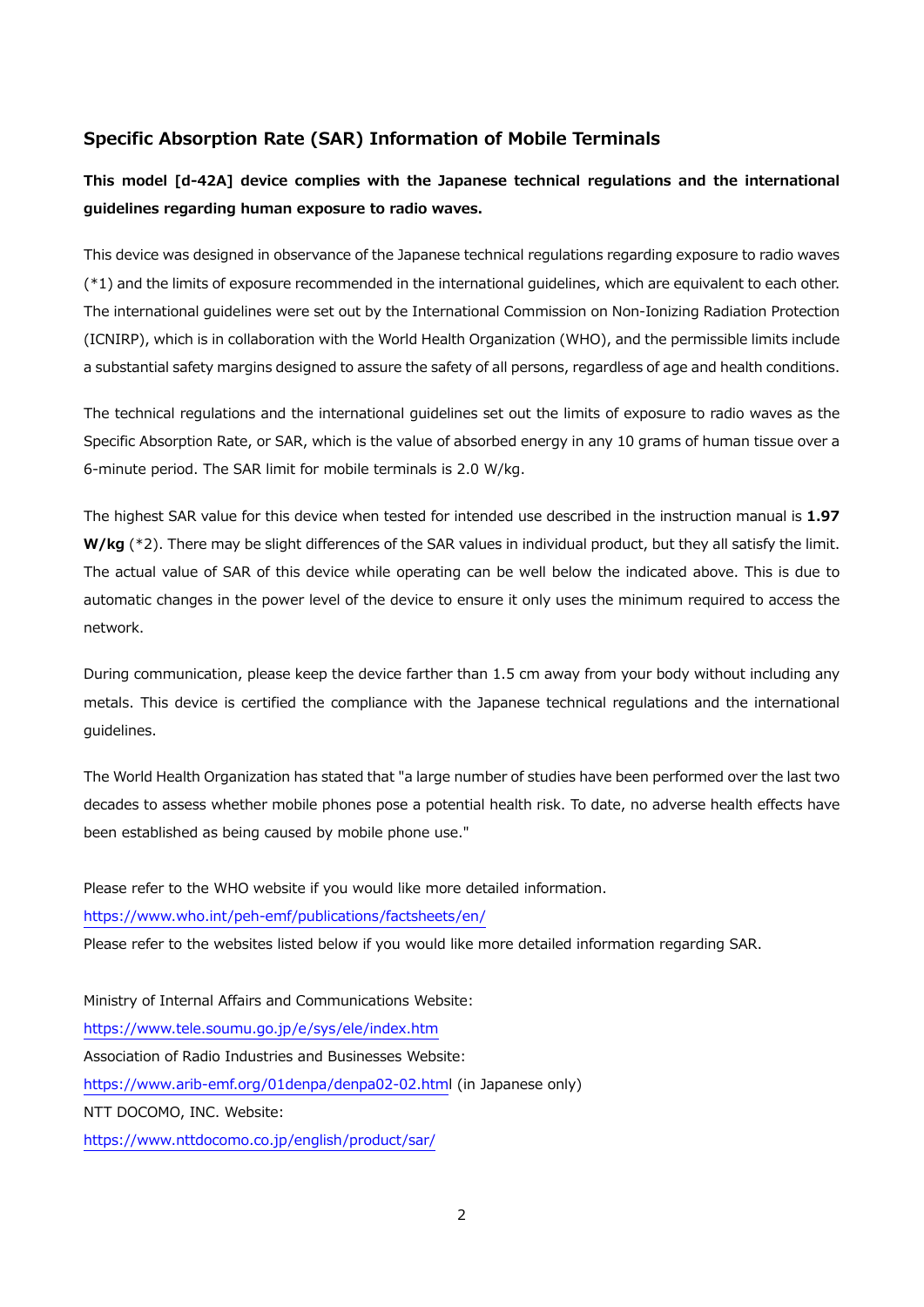\*1 The technical regulations are provided in Article 14-2 of Radio Equipment Regulations, a Ministerial Ordinance of the Radio Act.

\*2 Including other radio systems that can be simultaneously used with LTE/FOMA.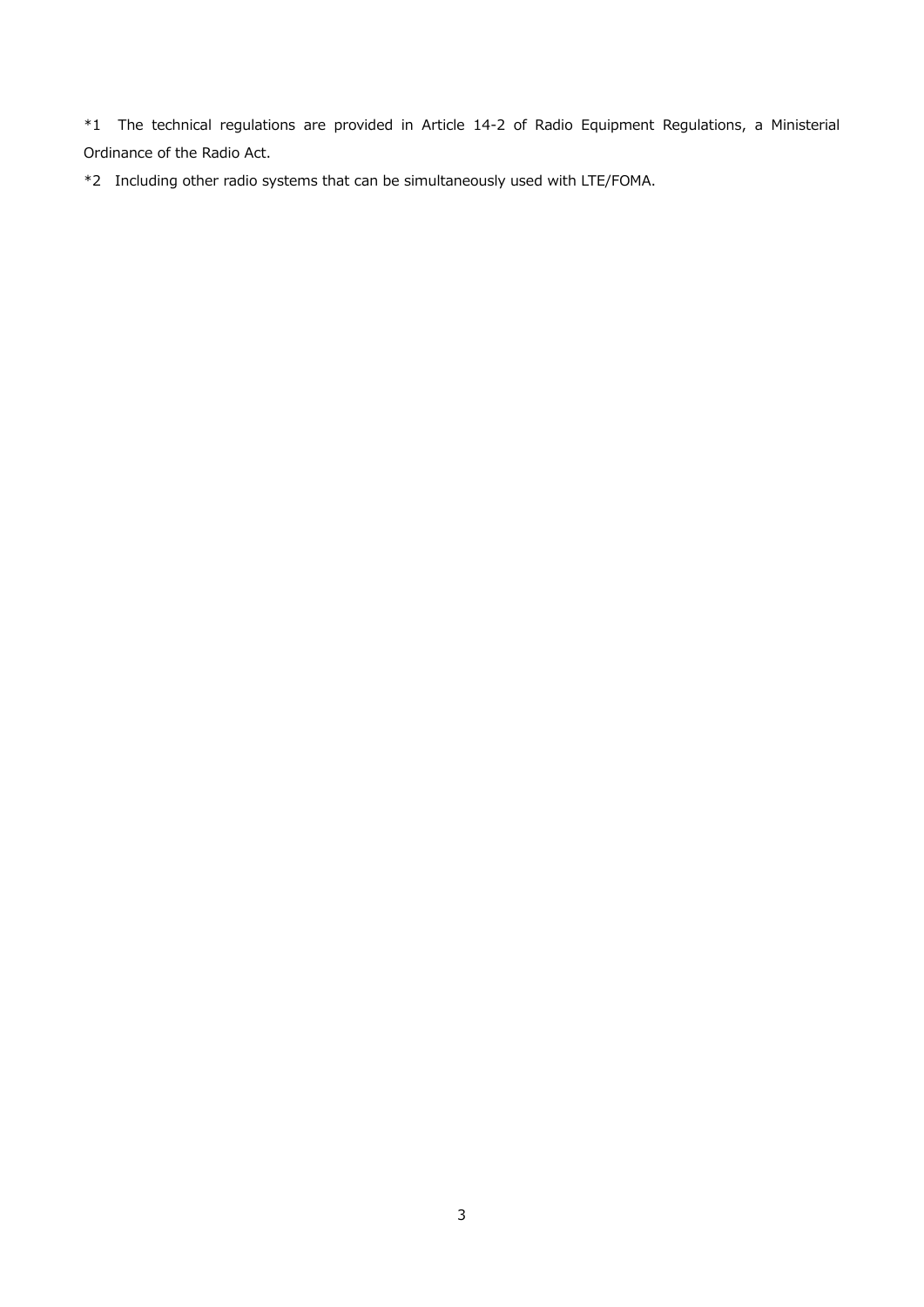## **FCC Regulatory Compliance**

# **Certification information (SAR)**

This device is also designed to meet the requirements for exposure to radio waves established by the Federal Communications Commission (USA).

The SAR limit adopted by the USA is 1.6 W/kg averaged over one gram of tissue. The highest SAR value reported to the FCC for this device type complies with this limit. The highest SAR value reported to the FCC for this device type when using in portable exposure conditions is 1.11 W/kg.